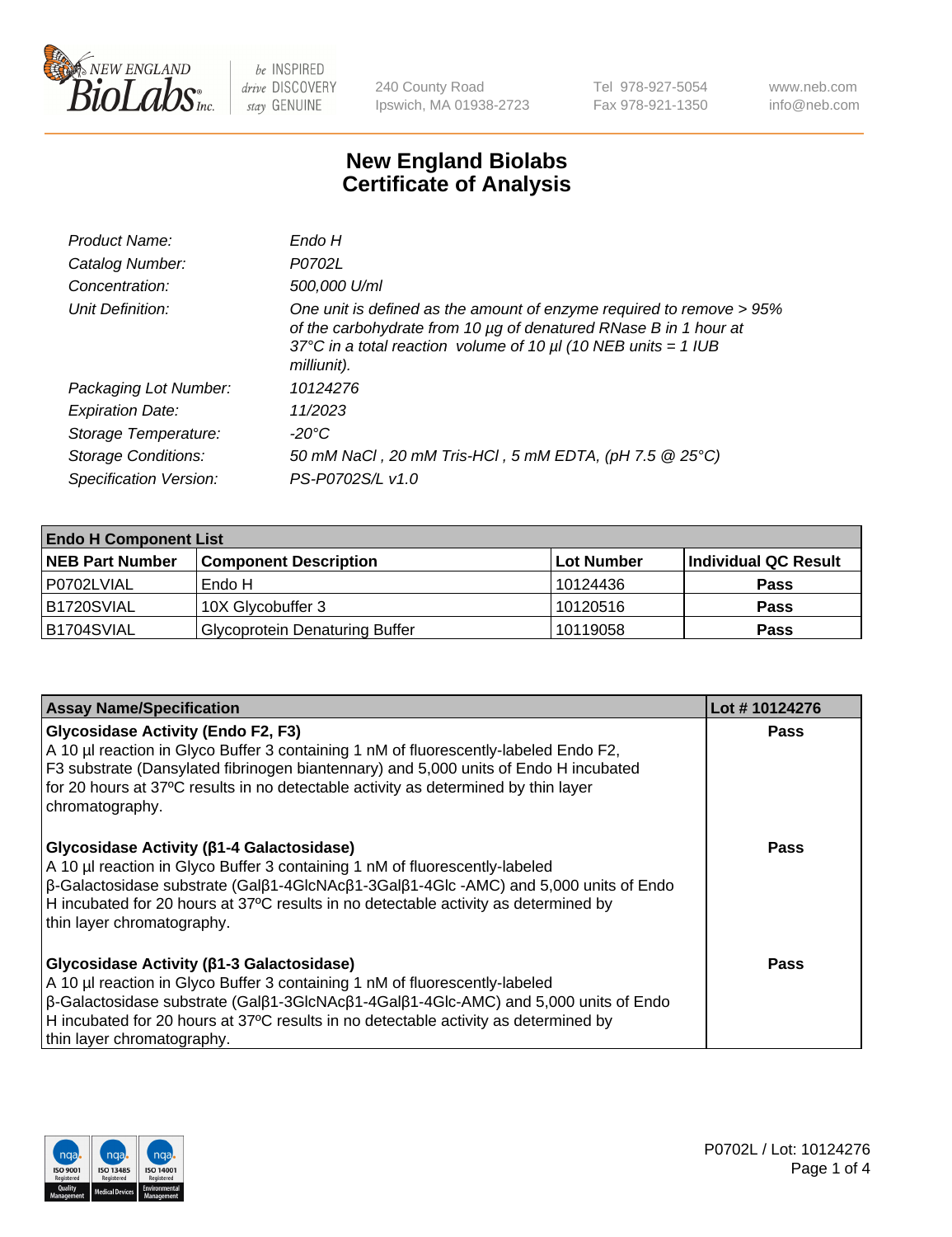

240 County Road Ipswich, MA 01938-2723 Tel 978-927-5054 Fax 978-921-1350

www.neb.com info@neb.com

| <b>Assay Name/Specification</b>                                                                                                                                                                                                                                                                                                                                           | Lot #10124276 |
|---------------------------------------------------------------------------------------------------------------------------------------------------------------------------------------------------------------------------------------------------------------------------------------------------------------------------------------------------------------------------|---------------|
| Glycosidase Activity (α-Neuraminidase)<br>A 10 µl reaction in Glyco Buffer 3 containing 1 nM of fluorescently-labeled<br>α-Neuraminidase substrate (Neu5Acα2-3Galβ1-3GlcNAcβ1-3Galβ1-4Glc-AMC) and 5,000<br>units of Endo H incubated for 20 hours at 37°C results in no detectable activity as<br>determined by thin layer chromatography.                               | Pass          |
| Glycosidase Activity (α-N-Acetylgalactosaminidase)<br>A 10 µl reaction in Glyco Buffer 3 containing 1 nM of fluorescently-labeled<br>α-N-Acetylgalactosaminidase substrate (GalNAcα1-3(Fucα1-2)Galβ1-4Glc-AMC) and 5,000<br>units of Endo H incubated for 20 hours at 37°C results in no detectable activity as<br>determined by thin layer chromatography.               | <b>Pass</b>   |
| Glycosidase Activity (α-Glucosidase)<br>A 10 µl reaction in Glyco Buffer 3 containing 1 nM of fluorescently-labeled<br>α-Glucosidase substrate (Glcα1-6Glcα1-4Glc-AMC) and 5,000 units of Endo H incubated<br>for 20 hours at 37°C results in no detectable activity as determined by thin layer<br>chromatography.                                                       | Pass          |
| Glycosidase Activity (α1-6 Mannosidase)<br>A 10 µl reaction in Glyco Buffer 3 containing 1 nM of fluorescently-labeled<br>α-Mannosidase substrate (Μanα1-6Μanα1-6(Μanα1-3)Man-AMC) and 5,000 units of Endo H<br>incubated for 20 hours at 37°C results in no detectable activity as determined by<br>thin layer chromatography.                                           | <b>Pass</b>   |
| Glycosidase Activity (β-N-Acetylglucosaminidase)<br>A 10 µl reaction in Glyco Buffer 3 containing 1 nM of fluorescently-labeled<br>β-N-Acetylglucosaminidase substrate (GlcNAcβ1-4GlcNAcβ1-4GlcNAc-AMC) and 5,000 units<br>of Endo H incubated for 20 hours at 37°C results in no detectable activity as<br>determined by thin layer chromatography.                      | <b>Pass</b>   |
| Glycosidase Activity (β-N-Acetylgalactosaminidase)<br>A 10 µl reaction in Glyco Buffer 3 containing 1 nM of fluorescently-labeled<br>$\beta$ -N-Acetylgalactosaminidase substrate (GalNAc $\beta$ 1-4Gal $\beta$ 1-4Glc-AMC) and 5,000 units of<br>Endo H incubated for 20 hours at 37°C results in no detectable activity as<br>determined by thin layer chromatography. | Pass          |
| Glycosidase Activity (β-Mannosidase)<br>A 10 µl reaction in Glyco Buffer 3 containing 1 nM of fluorescently-labeled<br>$\beta$ -Mannosidase substrate (Man $\beta$ 1-4Man $\beta$ 1-4Man-AMC) and 5,000 units of Endo H incubated<br>for 20 hours at 37°C results in no detectable activity as determined by thin layer<br>chromatography.                                | <b>Pass</b>   |

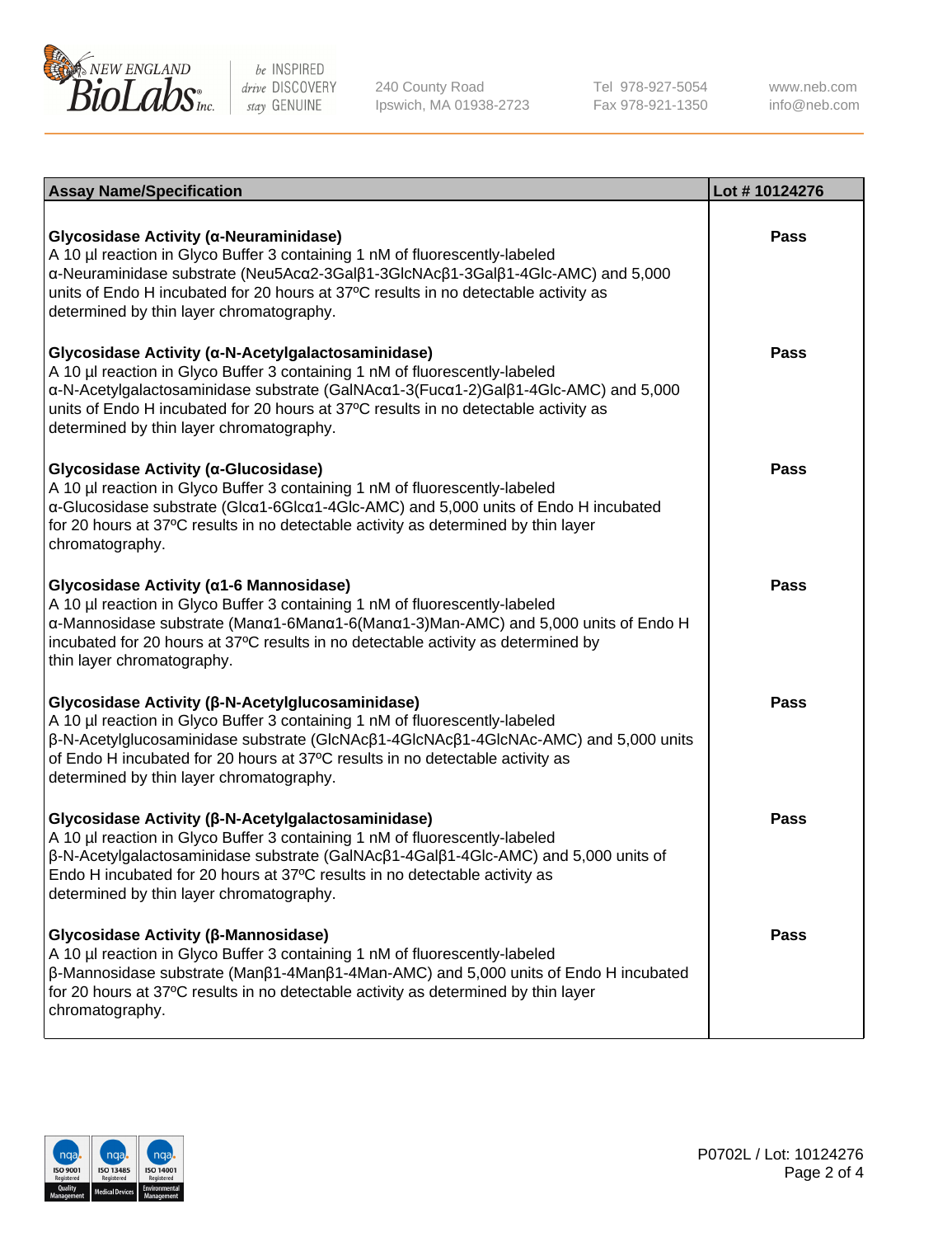

240 County Road Ipswich, MA 01938-2723 Tel 978-927-5054 Fax 978-921-1350 www.neb.com info@neb.com

| <b>Assay Name/Specification</b>                                                                                                                                                                                                                                                                                                                         | Lot #10124276 |
|---------------------------------------------------------------------------------------------------------------------------------------------------------------------------------------------------------------------------------------------------------------------------------------------------------------------------------------------------------|---------------|
| Glycosidase Activity (β-Xylosidase)<br>A 10 µl reaction in Glyco Buffer 3 containing 1 nM of fluorescently-labeled<br>$\beta$ -Xylosidase substrate (Xyl $\beta$ 1-4Xyl $\beta$ 1-4Xyl $\beta$ 1-4Xyl-AMC) and 5,000 units of Endo H<br>incubated for 20 hours at 37°C results in no detectable activity as determined by<br>thin layer chromatography. | <b>Pass</b>   |
| Glycosidase Activity (α1-6 Galactosidase)<br>A 10 µl reaction in Glyco Buffer 3 containing 1 nM of fluorescently-labeled<br>α-Galactosidase substrate (Galα1-6Galα1-6Glcα1-2Fru-AMC) and 5,000 units of Endo H<br>incubated for 20 hours at 37°C results in no detectable activity as determined by<br>thin layer chromatography.                       | Pass          |
| Glycosidase Activity (α1-3 Mannosidase)<br>A 10 µl reaction in Glyco Buffer 3 containing 1 nM of fluorescently-labeled<br>α-Mannosidase substrate (Manα1-3Manβ1-4GlcNAc-AMC) and 5,000 units of Endo H<br>incubated for 20 hours at 37°C results in no detectable activity as determined by<br>thin layer chromatography.                               | <b>Pass</b>   |
| Glycosidase Activity (a1-3 Galactosidase)<br>A 10 µl reaction in Glyco Buffer 3 containing 1 nM of fluorescently-labeled<br>α-Galactosidase substrate (Galα1-3Galβ1-4GlcNAc-AMC) and 5,000 units of Endo H<br>incubated for 20 hours at 37°C results in no detectable activity as determined by<br>thin layer chromatography.                           | <b>Pass</b>   |
| Glycosidase Activity (α1-3 Fucosidase)<br>A 10 µl reaction in Glyco Buffer 3 containing 1 nM of fluorescently-labeled<br>α-Fucosidase substrate (Fucα1-3Galβ1-4GlcNAcβ1-3Galβ1-4Glc-AMC) and 5,000 units of<br>Endo H incubated for 20 hours at 37°C results in no detectable activity as<br>determined by thin layer chromatography.                   | <b>Pass</b>   |
| Glycosidase Activity (α1-2 Fucosidase)<br>A 10 µl reaction in Glyco Buffer 3 containing 1 nM of fluorescently-labeled<br>α-Fucosidase substrate (Fucα1-2Galβ1-4Glc-AMC) and 5,000 units of Endo H incubated<br>for 20 hours at 37°C results in no detectable activity as determined by thin layer<br>chromatography.                                    | <b>Pass</b>   |
| <b>Protease Activity (SDS-PAGE)</b><br>A 20 µl reaction in 1X Glyco Buffer 3 containing 24 µg of a standard mixture of<br>proteins and a minimum of 5,000 units of Endo H incubated for 20 hours at 37°C,<br>results in no detectable degradation of the protein mixture as determined by<br>SDS-PAGE with Coomassie Blue detection.                    | <b>Pass</b>   |
| <b>Protein Purity Assay (SDS-PAGE)</b>                                                                                                                                                                                                                                                                                                                  | <b>Pass</b>   |